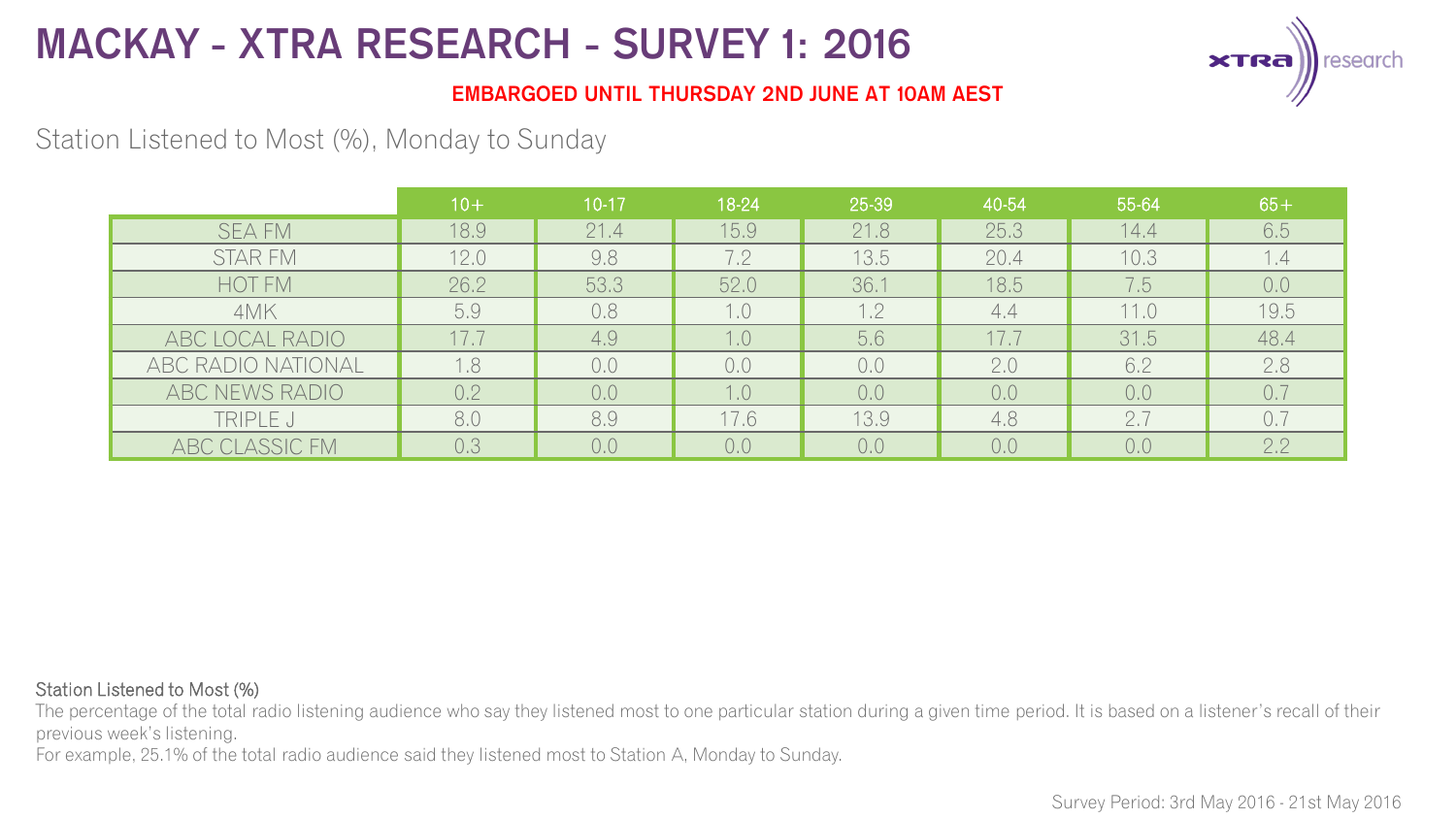

### **EMBARGOED UNTIL THURSDAY 2ND JUNE AT 10AM AEST**

## Session Listened to Most (%)

|                    | <b>Breakfast</b> | Morning | Afternoon | <b>Drive</b> | Evening | Weekend<br>Mon-Fri 5.30am-9.00am Mon-Fri 9.00am-12.00pm Mon-Fri 12.00pm-4.00pm Mon-Fri 4.00pm-7.00pm Mon-Fri 7.00pm-12.00mn Sat-Sun 5.30am-12.00mn |
|--------------------|------------------|---------|-----------|--------------|---------|----------------------------------------------------------------------------------------------------------------------------------------------------|
| <b>SEA FM</b>      | 18.8             | 17.6    | 19.5      | 20.1         | 11.2    | 17.8                                                                                                                                               |
| STAR FM            | 11.6             | 12.2    | 13.8      | 13.4         | 9,6     | 12.5                                                                                                                                               |
| HOT FM             | 27.9             | 20.4    | 27.3      | 30.5         | 15.7    | 27.4                                                                                                                                               |
| 4MK                | 4.8              | 7.8     | 6,3       | 4,6          |         | 5.8                                                                                                                                                |
| ABC LOCAL RADIO    | 18.4             | 18.7    | 14.4      | 12.7         | 28.4    | 16.3                                                                                                                                               |
| ABC RADIO NATIONAL | 1.8              | 2.3     | 1.3       | 0.8          | 4,5     | 2.1                                                                                                                                                |
| ABC NEWS RADIO     | 0.2              | 0,0     | 0.0       | 0.5          | 0.0     | 0.3                                                                                                                                                |
| TRIPLE J           | 8.0              | 7.3     | 8.0       | 10.6         | 10.7    | 7.6                                                                                                                                                |
| ABC CLASSIC FM     | ∩ ೧              |         | 0,6       | 0.2          | .6      | 0.4                                                                                                                                                |

#### Session Listened to Most (%)

The percentage of the total radio listening audience who say they listened most to one particular station during a given time period. It is based on a listener's recall of their previous week's listening.

For example, 25.1% of the total radio audience said they listened most to Station A, 5.30am-9.00am Monday to Friday.

Survey Period: 3rd May 2016 - 21st May 2016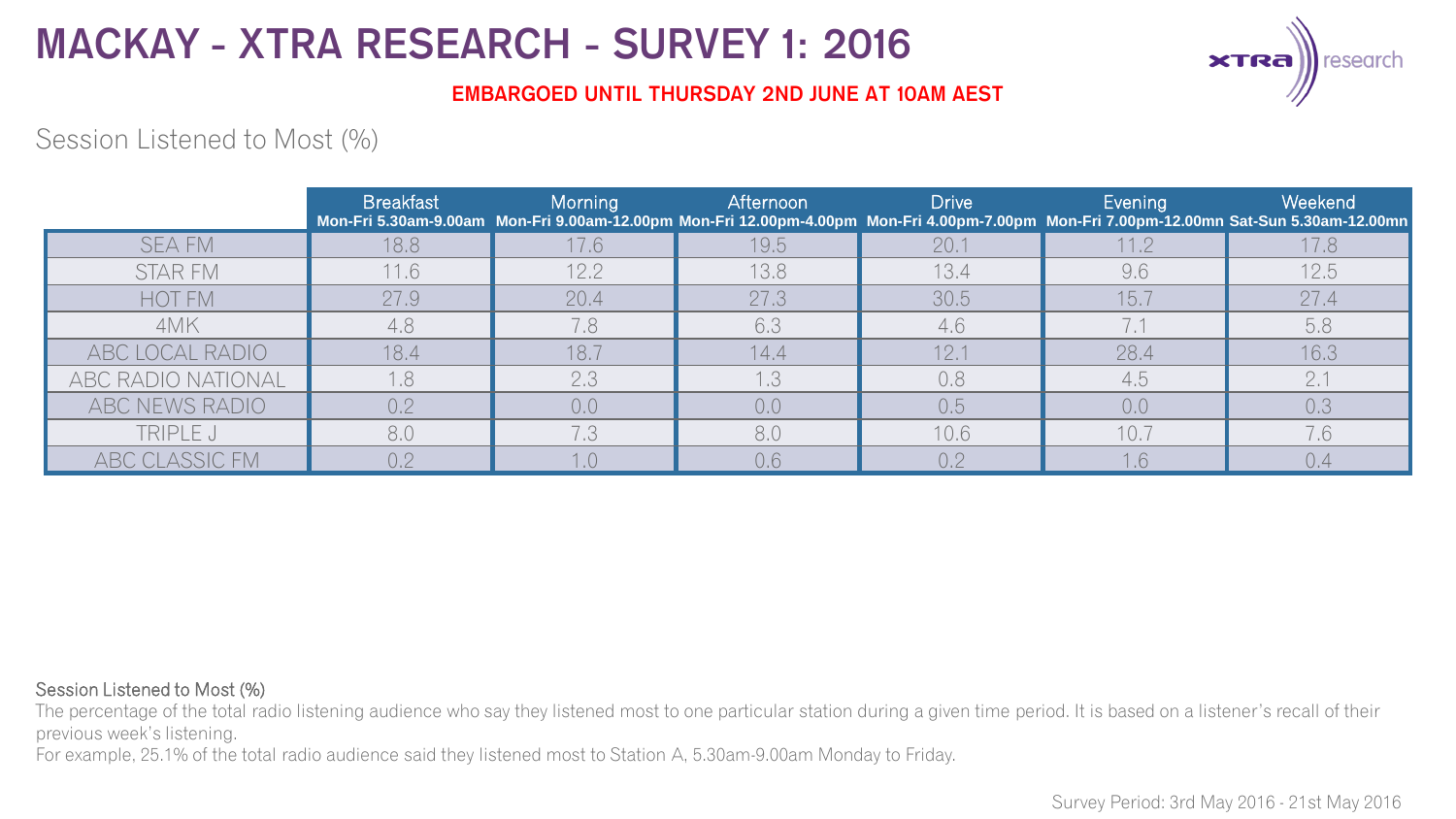

### **EMBARGOED UNTIL THURSDAY 2ND JUNE AT 10AM AEST**

## Cumulative Audience (00's) by Demographic, Mon-Sun 5.30am-12midnight

|                    | $10 +$ | $10 - 17$ | 18-24 | 25-39 | 40-54 | 55-64 | $65+$                  |
|--------------------|--------|-----------|-------|-------|-------|-------|------------------------|
| <b>SEA FM</b>      | 432    | 55        | 40    | 139   | 139   | 43    |                        |
| <b>STAR FM</b>     | 309    | 25        | 18    | 102   | 118   | 35    |                        |
| <b>HOT FM</b>      | 525    | 106       | 94    | 192   | 105   | 28    |                        |
| 4MK                | 127    |           | 3     |       | 28    | 36    | 52                     |
| ABC LOCAL RADIO    | 327    | 14.       |       | 34    | 86    | 82    | 109                    |
| ABC RADIO NATIONAL | 55     |           |       | R     | 20    |       | 15                     |
| ABC NEWS RADIO     |        |           |       |       |       |       | $\supset$              |
| TRIPLE J           | 169    | 19        | 29    | 80    | 31    |       | $\cap$<br>$\mathbf{L}$ |
| ABC CLASSIC FM     |        |           |       |       |       |       | 6                      |

#### Cumulative Audience (00's)

The total number of different people who listen to a station for at least 8 minutes during any time period, based on a listener's recall of their previous week's listening. For example, Station A has 25,000 unique listeners between 5.30am-12.00mn Monday to Sunday.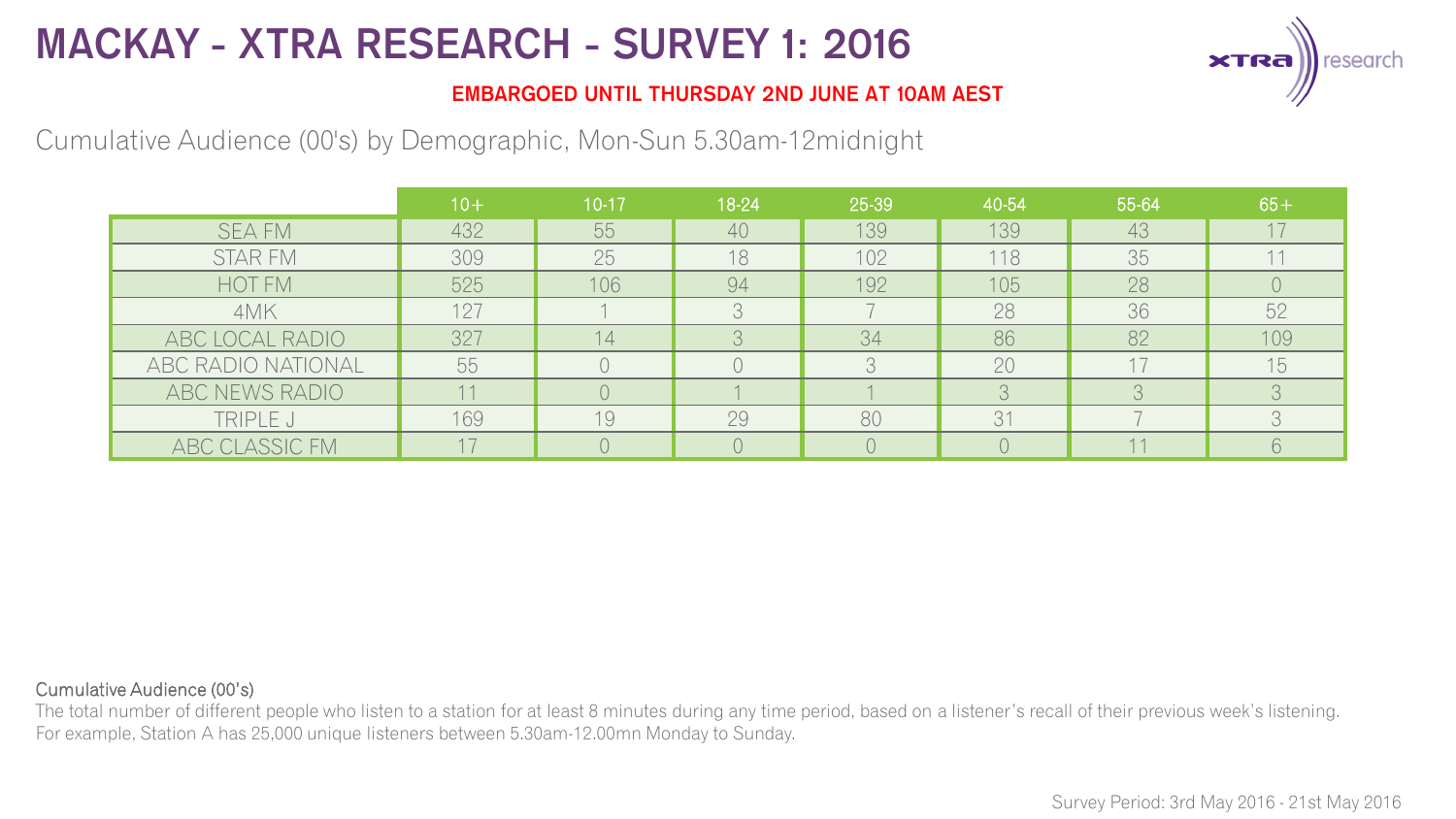

### **EMBARGOED UNTIL THURSDAY 2ND JUNE AT 10AM AEST**

## Cumulative Audience (00's) by Session, P10+ [Potential: 1404]

|                    | <b>Breakfast</b> | <b>Morning</b> | Afternoon | <b>Drive</b> | Evening     | Weekend<br>Mon-Fri 5.30am-9.00am Mon-Fri 9.00am-12.00pm Mon-Fri 12.00pm-4.00pm Mon-Fri 4.00pm-7.00pm Mon-Fri 7.00pm-12.00mn Sat-Sun 5.30am-12.00mn |
|--------------------|------------------|----------------|-----------|--------------|-------------|----------------------------------------------------------------------------------------------------------------------------------------------------|
| <b>SEA FM</b>      | 332              | 187            | 240       | 265          | 46          | 290                                                                                                                                                |
| STAR FM            | 217              | 137            | 178       | 184          | 39          | 221                                                                                                                                                |
| <b>HOT FM</b>      | 424              | 189            | 303       | 339          | 62          | 382                                                                                                                                                |
| 4MK                | 80               | 75             | 70        | 46           | $\bigcap$ 1 | 88                                                                                                                                                 |
| ABC LOCAL RADIO    | 258              | 164            | 148       | 129          | 85          | 218                                                                                                                                                |
| ABC RADIO NATIONAL | 36               | 25             | 20        |              | 18          | 35                                                                                                                                                 |
| ABC NEWS RADIO     |                  |                |           |              |             |                                                                                                                                                    |
| TRIPLE J           | 122              | 76             | 95        | 125          | 34          | 115                                                                                                                                                |
| ABC CLASSIC FM     |                  |                |           |              |             |                                                                                                                                                    |

#### Cumulative Audience (00's)

The total number of different people who listen to a station for at least 8 minutes during any time period, based on a listener's recall of their previous week's listening. For example, Station A has 25,000 unique listeners between 5.30am-12.00mn Monday to Sunday.